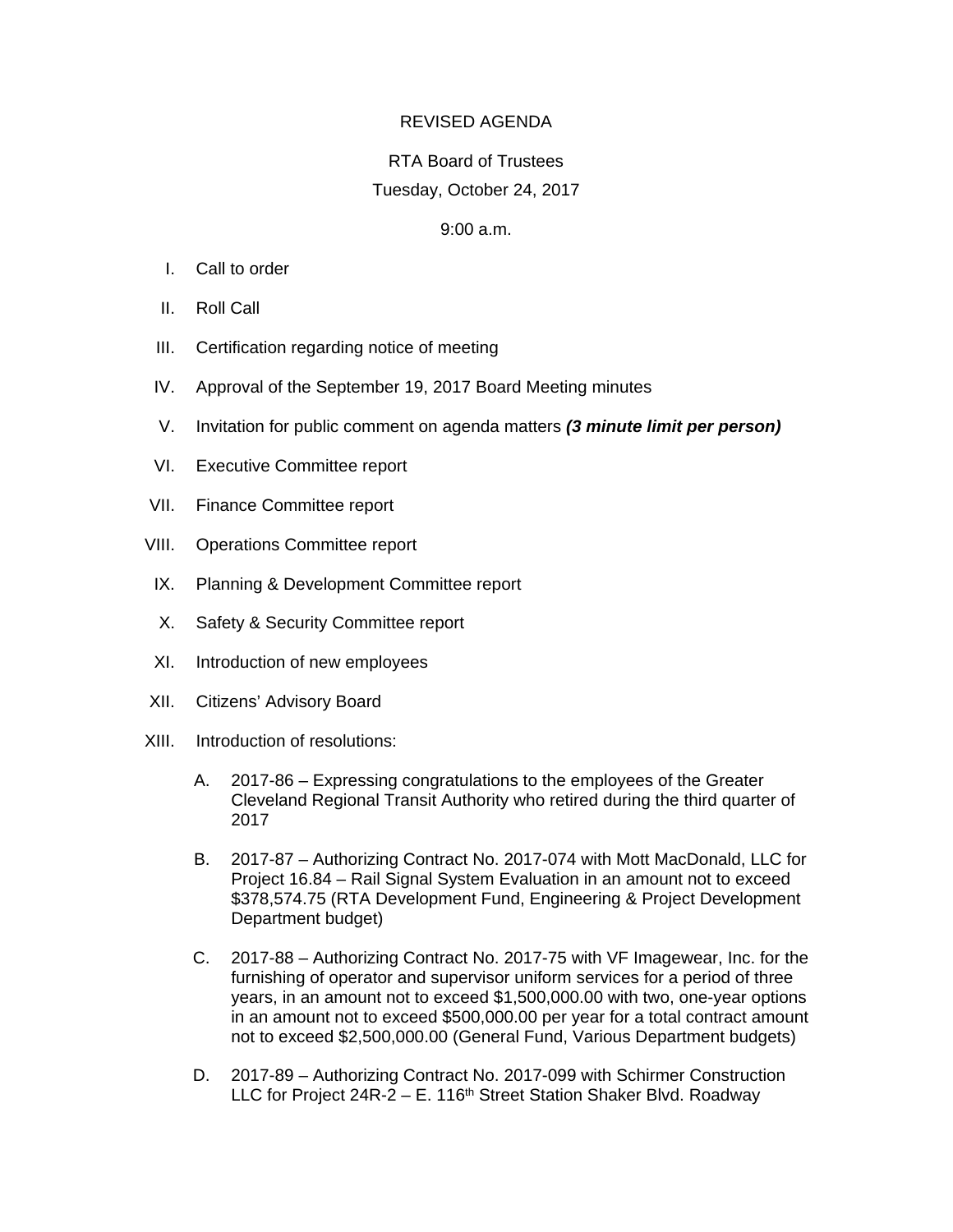Improvements & Station Temporary Access in an amount not to exceed \$303,260.00 (RTA Development Fund, Engineering & Project Development Department budget)

- E. 2017-90 Authorizing Contract No. 2017-078 with Patco Industries Inc. for the furnishing of 35 remanufactured rail switch machines over a period of three years, at a total price of \$180,565.00 (RTA Development Fund, Rail District Department budget)
- F. 2017-91 Authorizing Contract No. 2017-105 with Baumann Enterprises, Inc. for Project 17.35 – Warrensville Substation Demolition, as specified and as required, in an amount not to exceed \$133,300.00 (RTA Development Fund, Engineering & Project Development Department budget)
- *G.* 2017-92 Authorizing a two (2) year Intergovernmental Agreement with Cuyahoga County for the purchase of supplementary unleaded 87 octane fuel from the Authority and ratifying a 90-day extension to the current agreement
- H. 2017-93 Authorizing the Greater Cleveland Regional Transit Authority to (1) enter into an agreement with the County of Cuyahoga for the sale of the Harvard Garage located at 2501 Harvard Avenue, Newburgh Heights, Ohio for \$3,800,000.00, and (2) enter into an agreement with the County of Cuyahoga, Department of Public Works for maintenance services valued at \$200,000.00
- XIV. General Manager/Secretary-Treasurer's Report:
	- A. General Fund Revenue status as of September, 2017 versus 2016 actuals
	- B. General Fund Revenue status as of September, 2017 versus the 2017 budget
	- C. Sales & Use Tax Receipts Report budgeted during 2017, actual receipts through October 2017
	- D. Inventory of Treasury Investments as of September 30, 2017
	- E. Debt Service Schedule and Status of Bond Retirement Fund (cash basis) as of September 30, 2017
	- F. Summary of Investment Performance, Year to Date through September, 2017
	- G. Report on Investment Earnings (cash basis) as of September 30, 2017
	- H. Composition of Investment Portfolio as of September 30, 2017
- XV. President's Report
- XVI. Old Business
- XVII. New Business
	- *Proposed 2018 Board and Committee Meetings schedule*